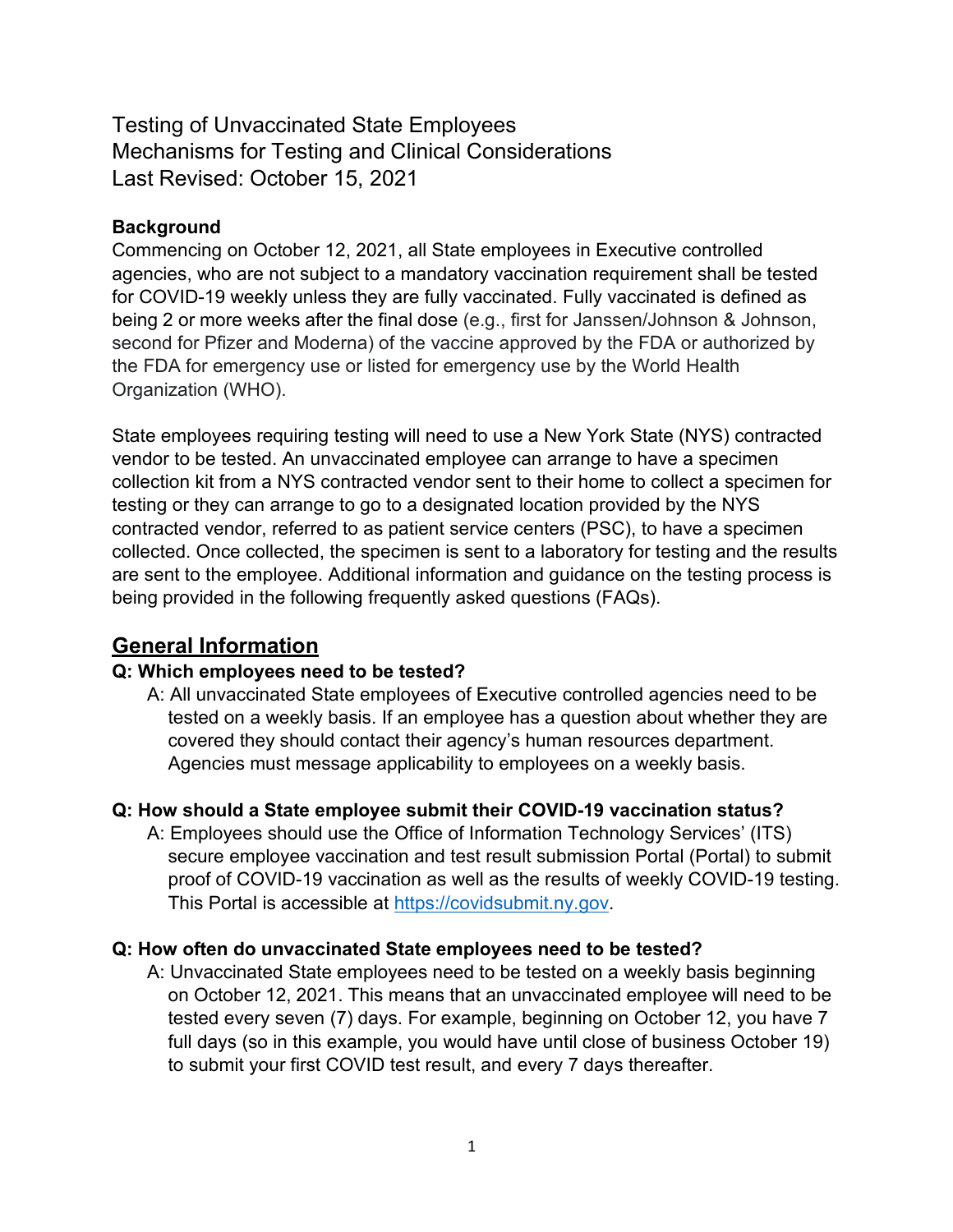#### **Q: Who is providing the testing services for unvaccinated State employees?**

A: Testing services are being provided by New York State (NYS) contracted vendors including Quest Diagnostics and Wellstand Health. Additional NYS contracted vendors will be providing testing services and as these vendors are added, additional informationwill be provided when available to State employees.

#### **Q: Can COVID-19 test results from another source be used to meet these testing requirements?**

A: No. To meet the weekly testing requirement, the unvaccinated State employee must be tested by one of the NYS contracted vendors.

#### **Q: Can an unvaccinated State employee use this testing service for other purposes such as getting tested prior to, or after travel?**

A: No. This testing service is to meet the mandate that all State employees in Executive controlled agencies are required be tested for COVID-19 weekly unless they are fully vaccinated. Other uses of the testing contract are strictly prohibited, and costs associated with unauthorized use will be the responsibility of the agency and/or individual employee.

## **Q: Can vaccinated State employees use this testing option from these NYS contracted vendors?**

A: No. This testing program provided through the NYS contracted vendors is strictly for those State employees identified by each agency who have not reached full vaccinated status. Other uses of the testing contract are strictly prohibited, and costs associated with unauthorized use will be the responsibility of the agency and/or individual employee.

#### **Q: What are the options for getting tested?**

A: In general, there are two options for getting tested.

Option 1: an unvaccinated State employee can arrange for "at-home" collection where a specimen collection kit is sent to their home by a NYS contracted vendor. The specimen is collected at home, the specimen is packaged by the employee and shipped to a laboratory for testing. When testing is completed, the results are issued to the employee and the employee reports the results to their agency through the Portal. It is the State employee's responsibility to report COVID-19 test results on a weekly basis at [https://covidsubmit.ny.gov.](https://covidsubmit.ny.gov/) Option 2: an unvaccinated State employee can arrange to a go to a designated location provided by a NYS contracted vendor, referred to as Patient Service Centers (PSC), where the specimen is collected. After the sample is collected, the staff at the PSC ships the specimen to the laboratory for testing and when the testing is completed, the results are issued to the employee and the employee reports the results to their agency through the Portal. It is the State employee's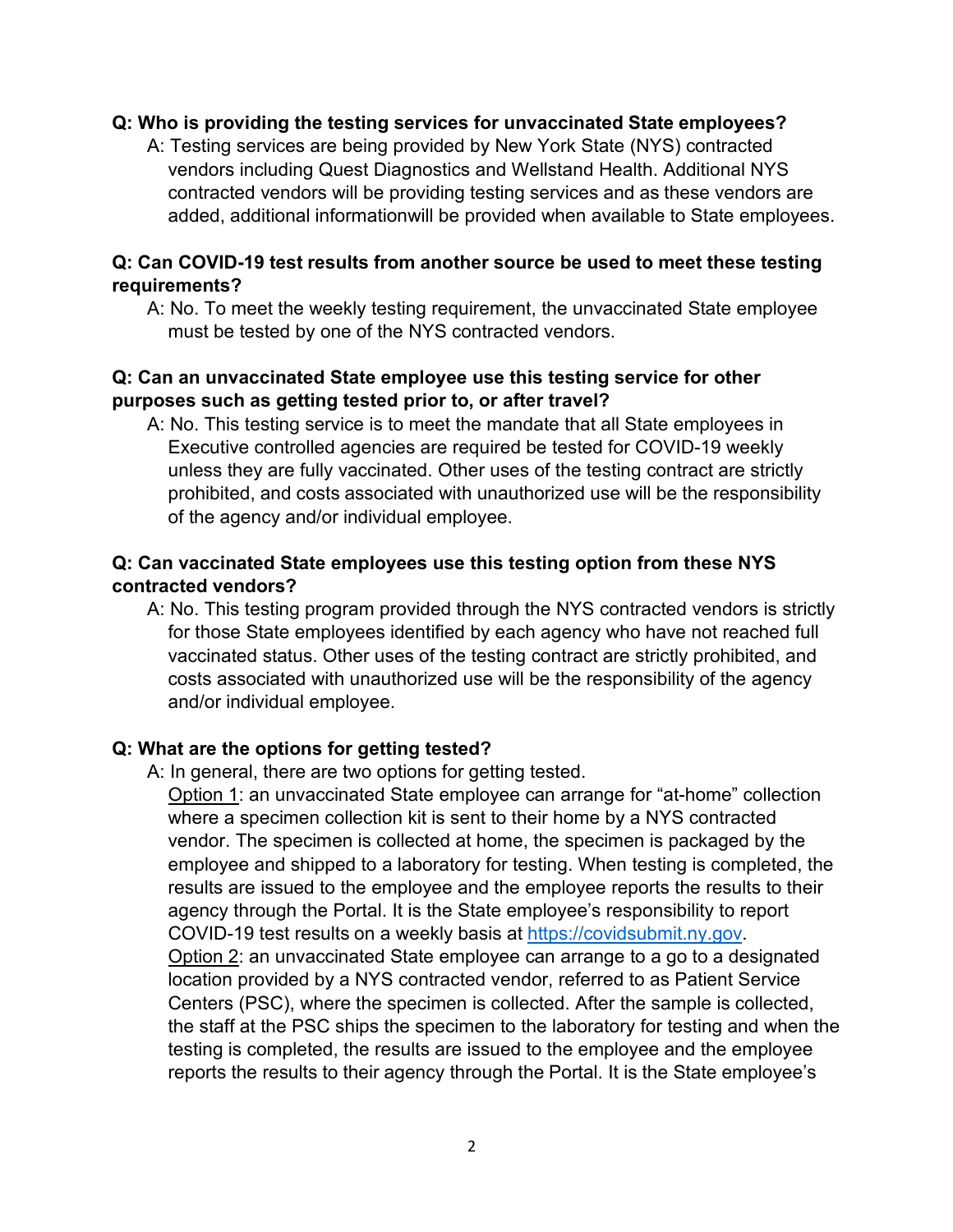responsibility to report COVID-19 test results on a weekly basis at [https://covidsubmit.ny.gov.](https://covidsubmit.ny.gov/)

No time spent registering for testing appointment or receipt of an at-home test, taking a test at a PSC, taking a test at home, transmitting the completed test in accordance with the testing vendor's procedure or submitting test results will be considered compensable work time due to the minimal time anticipated to be spent on these activities.

Note: Multiple options for testing (at-home and in-person) may not always be available for all employees and areas. Employees required to submit weekly testing results must utilize at least one of the options outlined above. Employees with questions should consult their agency's human resources department.

#### **Q: Will an unvaccinated State employee be able to choose between the options for getting the required testing?**

A: Yes. To the extent possible unvaccinated State employees can choose from any of the NYS contracted vendors to get the required testing. For continuity purposes, it is recommended that, once a choice is made, unvaccinated State employees use the same vendor each week for the required regular testing. Whenever possible, employees are encouraged to utilize the at-home test option. Unvaccinated State employees can choose to change vendors or test options as necessary to fulfill the weekly testing requirement.

## **Q: What types of specimens will be collected for testing?**

A: Depending on the NYS contracted vendor used, specimens will either be a saliva specimen or a nasal specimen. Nasal specimens are collected using a swab that is inserted into the nasal cavity; these are NOT nasopharyngeal specimens which require insertion of the swab deep into the sinuses. Among the NYS contracted vendors, Quest Diagnostics use nasal swab specimens. Wellstand Health use saliva specimens. Additional NYS contracted vendors will be providing testing services and as these vendors are added, additional information on the specimen being collected will be provided.

## **Q: How does an unvaccinated State employee begin the process to get the required weekly testing?**

A: In general, an unvaccinated State employee will need to choose which testing option will be used (at-home collection or collection at a PSC), choose a NYS contracted vendor that offers the service (as listed in the table below – additional information on additional NYS contracted vendors offering testing to State employees will be provided), and then use that vendor's on-line portal to register for testing. Once registered, the employee can order the testing as needed.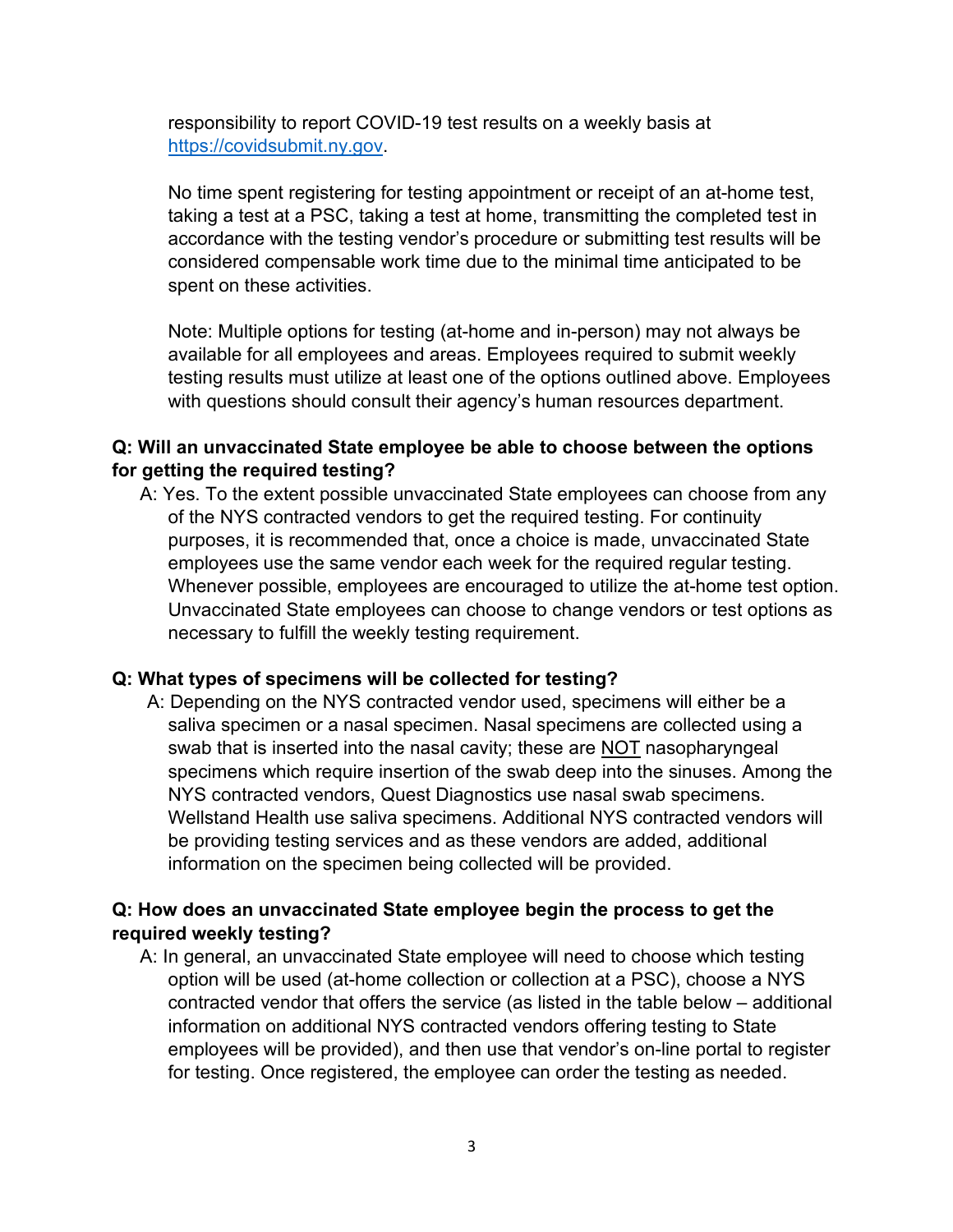It is the Agency's responsibility to communicate the testing requirement for unvaccinated State employees who do not submit proof of vaccination in a timely manner and proof of test results on a weekly basis. It is the State employee's responsibility to submit proof of vaccination in a timely manner and report COVID-19 test results at [https://covidsubmit.ny.gov.](https://covidsubmit.ny.gov/)

| <b>Vendor</b>            | <b>Specimen</b><br>Type | <b>Offer At-Home</b><br><b>Collection</b> | <b>Offer Collection</b><br>at a PSC | Link(s) for Test<br><b>Registration</b>                                                                                                                |
|--------------------------|-------------------------|-------------------------------------------|-------------------------------------|--------------------------------------------------------------------------------------------------------------------------------------------------------|
| <b>Quest Diagnostics</b> | Nasal swab              | Yes                                       | Yes                                 | Step 1: Register at:<br><b>Quest Diagnostics</b><br><b>Authentication Service</b><br>(care360.com)<br>Step 2: Order test at:<br><b>NYS Program URL</b> |
| <b>Wellstand Health</b>  | Saliva                  | Yes                                       | <b>No</b>                           | wellstandhealth.co<br>m/NYS                                                                                                                            |

To ensure smooth registration, unvaccinated State employees should use the links above from the NYS contracted vendors. For collection at PSCs, please review Appendix A for the locations of Quest Diagnostics' designated Patient Service Centers for State employees – State employees should not visit any Quest location assuming it is a Patient Service Center.

# **Q: If an unvaccinated State employee wants to be vaccinated, is there information that can be provided to them?**

A: Yes. Additional information on COVID-19 vaccines and information on making an appointment for a COVID-19 vaccination can be found at [https://covid19vaccine.health.ny.gov](https://covid19vaccine.health.ny.gov/)

# **Q: If an unvaccinated State employee being tested becomes fully vaccinated, does the employee need to continue with this testing program?**

A: No. If an unvaccinated State employee becomes fully vaccinated and the vaccination status is reported by the employee, weekly testing is no longer required. Individuals are considered fully vaccinated for COVID-19 when at least 2 weeks have passed after receiving either the second dose in a 2-dose series (e.g., Pfizer-BioNTech or Moderna), or a single-dose vaccine (e.g., Johnson & Johnson [J&J]/Janssen). Once an employee has reach fully vaccinated status, they will need to log into the Portal [\(https://covidsubmit.ny.gov\)](https://covidsubmit.ny.gov/) and upload proof of vaccination in order to be removed from the weekly testing program.

## **Q: If a State employee receives one COVID-19 vaccine of a 2-does series, and the**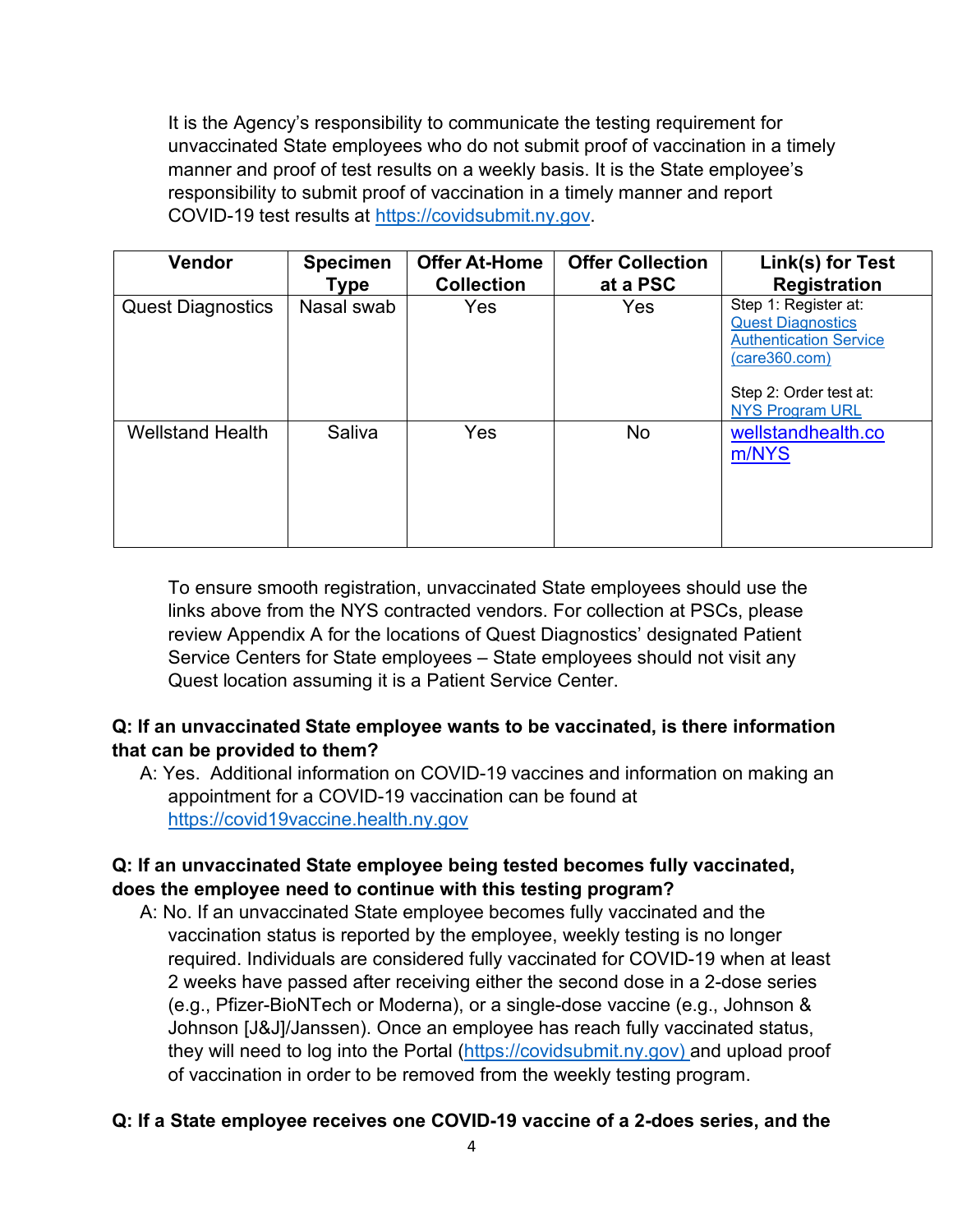## **second dose appointment is scheduled, does the State employee still need to be tested on a weekly basis?**

A: Yes. Employees must continue to be tested for COVID-19 each week until it has been at least 2 weeks after receiving the second dose in a 2-dose series.

#### **Q: Do State employees with medical exemptions for the COVID-19 vaccine need to be tested?**

A: Yes. All unvaccinated state employees must be tested weekly.

#### **Q: Do State employees with a religious reason for not receiving the COVID-19 vaccine need to be tested?**

A: Yes. All unvaccinated state employees must be tested weekly.

## **Q: Are State employees who received the COVID-19 vaccine in another country considered fully vaccinated? Which vaccines are acceptable?**

A: Anyone who received the full series of a COVID-19 vaccine authorized for emergency use by the U.S. FDA or listed for emergency use by the World Health Organization (WHO) is considered fully vaccinated. A list of WHO approved vaccines can be found [here.](https://extranet.who.int/pqweb/sites/default/files/documents/Status_COVID_VAX_29Sept2021_0.pdf)

# **Q: How should a State employee submit their proof of COVID-19 test?**

A: Employees should use the Office of Information Technology Services' (ITS) secure employee vaccination and test result submission Portal (Portal) to submit proof of COVID-19 test. This Portal is accessible at [https://covidsubmit.ny.gov.](https://covidsubmit.ny.gov/) If an employee cannot use the Portal, they should contact their agency's human resources department for information on how to submit proof. Employees should not delay in submitting test results. It is the State employee's responsibility to report COVID-19 test results on a weekly basis at [https://covidsubmit.ny.gov.](https://covidsubmit.ny.gov/)

## **Q: Should agencies designate testing alphabetically by day for consistency?**

A: Employees are advised to get tested the same day each week to ensure they get their results and submit proof of test result no more or less than 7 days apart.

## **Q: If an unvaccinated State employee does not submit a test every 7 days, are they allowed to continue to report to work?**

A: Agency HR departments will communicate next steps for unvaccinated staff who do not submit test results in the Portal every 7 days.

## **At-home Specimen Collection**

# **Q: Which NYS contracted vendors offer at-home collection of specimens?**

A: Quest Diagnostics offers at-home collection of nasal swab specimens. Wellstand Health offers at-home collection of saliva specimens. AdditionalNYS contracted vendors will be providing at-home collection of specimens and as these vendors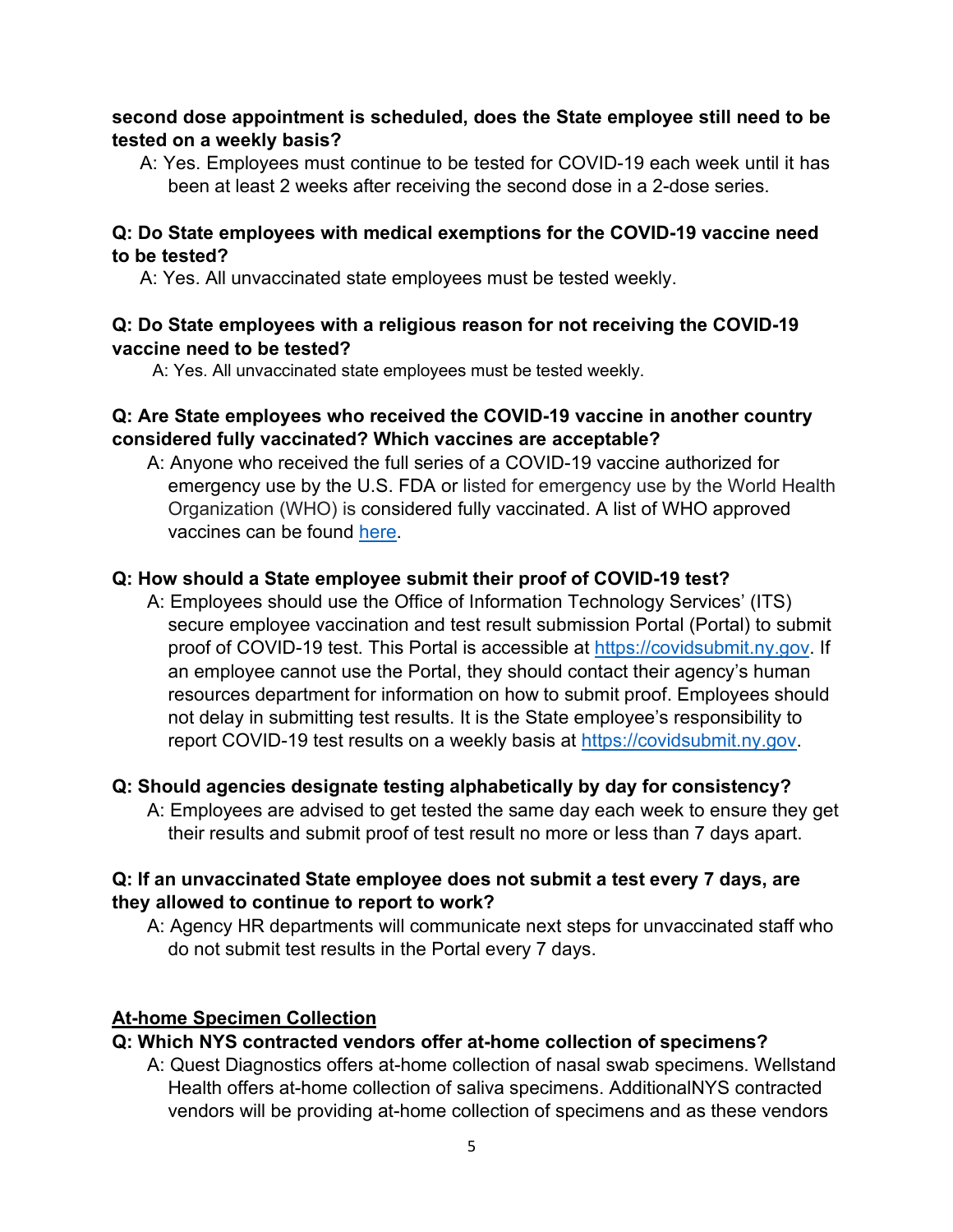are added, additional information will be provided.

#### **Q: Is at-home collection of specimens available in every county in NYS?**

A: Quest Diagnostics and Wellstand Health offers at-home collection of specimens in every NYS county. Additional NYS contracted vendors will be providing at-home collection ofspecimens and as these vendors are added, additional information will be provided.

## **Q: How does an unvaccinated State employee get an at-home specimen collection device sent to their home so they can collect a specimen for testing?**

A: The unvaccinated State employee will use the vendor's on-line system to registerand then order a collection kit that will be sent to their home. All the materials needed to collect a specimen are provided along with packaging and a prepaid envelope to ship the sample. The employee will need to bring the prepaid shipping envelope to the appropriate shipper (e.g., FedEx or UPS).

## **Q: Can an unvaccinated State employee order more than one at-home specimen collection kit so they can have extra collection kits on hand for subsequent testing?**

A: No. Only **one** at-home specimen collection kit can be ordered each week. Unauthorized ordering of tests kits under testing contracts is strictly prohibited, and costs associated with unauthorized use will be the responsibility of the agency and/or individual employee.

#### **Q: I completed the at-home collection. How should I mail the specimen back?**

A: Follow the vendor's specified instructions on how to mail back the specimen for processing. The at-home collection kit will include packaging and pre-paid return postage for the employee to use to ship the sample.

No time spent registering for receipt of an at-home test, taking a test at home, transmitting the completed test in accordance with the testing vendor's procedure or submitting test results will be considered compensable work time due to the minimal time anticipated to be spent on these activities.

## **Q: Can an unvaccinated State employee perform the at-home collection during their workday?**

A: The current policy guidance states: "While it is preferable that at-home tests be taken at-home, an agency shall permit employees to take the test during their workday, where practicable, so long as the employee can properly transmit the completed test in accordance with the testing vendor procedures."

#### **Q: Can an employee use an at-home collection device to collect a specimen at work?**

A: While it is preferable that an at-home collection kit is used at home, an agency shall permit employees to collect a specimen during their workday, where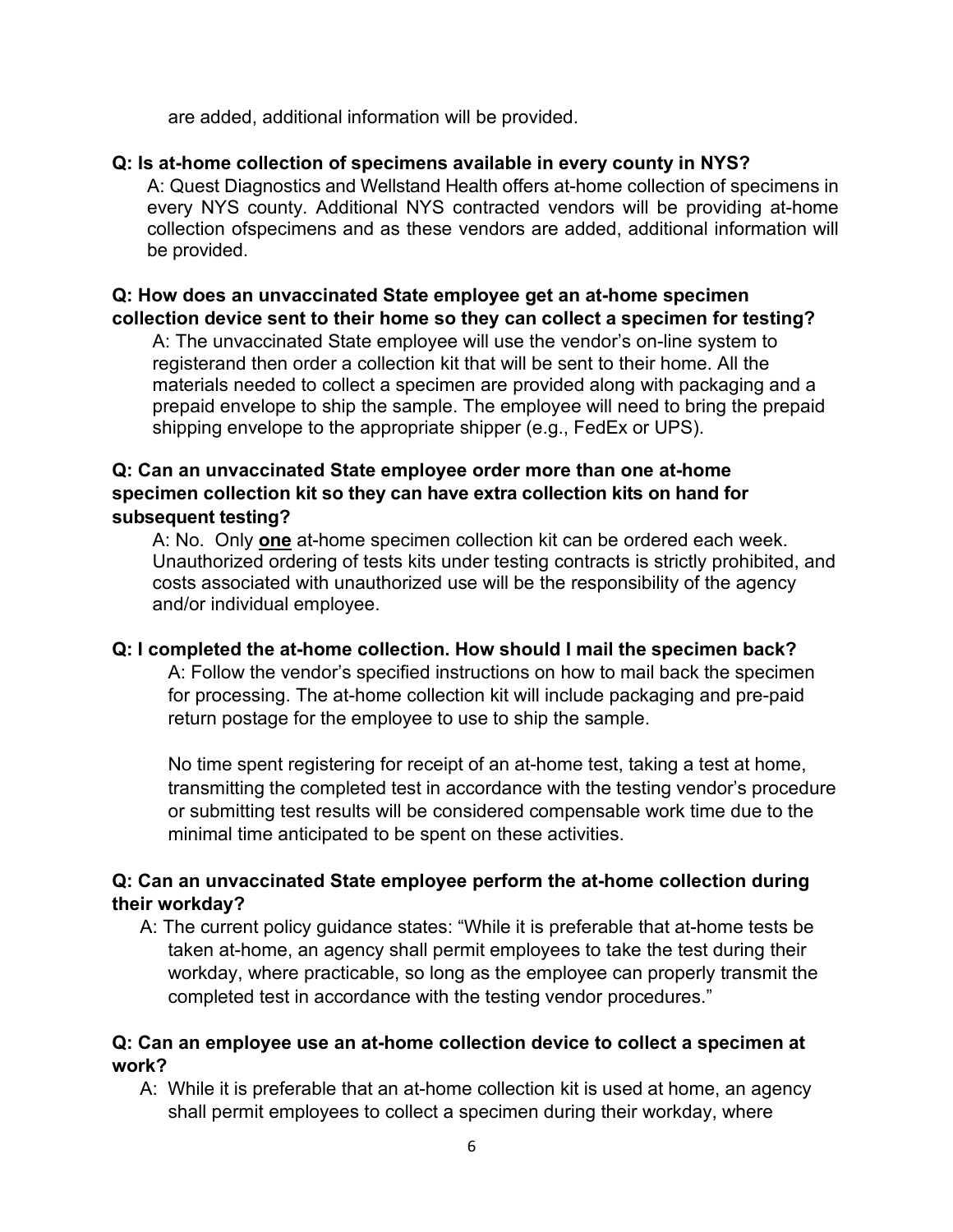practicable, so long as the employee is not symptomatic.

#### **Collection of Specimens at a Patient Service Center (PSC)**

#### **Q: Which NYS contracted vendors offer collection of specimens at a PSC?**

A: Quest Diagnostics offers collection of specimens at a PSC. Additional NYS contracted vendors will be providing the collection of specimens at a PSC and as these vendors are added, additional information will be provided.

# **Q: Are PSCs available in every county in NYS?**

A: Quest Diagnostics has PSCs located in 26 NYS counties. Please refer to the list below in Appendix A for current Quest Diagnostics PSC locations and hours of operation. Additional NYS contracted vendors will be providing the collection of specimens at a PSC and as these vendors are added, additional information willbe provided.

#### **Q: How can an unvaccinated State employee determine the location of a NYScontracted vendor's PSC in their county?**

A: See Appendix A for locations and hours of operation of Quest Diagnostics' PSCs.Additional NYS contracted vendors will be providing the collection of specimens at a PSC and as these vendors are added, additional information will be provided.

# **Q: Can a symptomatic unvaccinated State employee go to a PSC to have a specimen collected?**

A: No. A symptomatic unvaccinated State employee needs to use the at-home collection option to have a specimen collected for testing. For additional information on COVID-19 symptoms, go to

[https://coronavirus.health.ny.gov/protect-yourself-and-your-family-coronavirus](https://coronavirus.health.ny.gov/protect-yourself-and-your-family-coronavirus-covid-19)[covid-19.](https://coronavirus.health.ny.gov/protect-yourself-and-your-family-coronavirus-covid-19)

## **Obtaining Test Results**

## **Q: How does an unvaccinated State employee obtain their test results?**

A: State employees will receive their test results through the vendor's on-line portal.

## **Q: How long does it take to get a test result?**

A: It is anticipated that test results will be issued within 24 hours after the specimen is received by the testing laboratory.

#### **Q: If an unvaccinated State employee receives a result other than positive/detected or negative/undetected (e.g., an indeterminate result), does the employee need to be retested?**

A: Yes. The unvaccinated State employee will need to be retested by the same vendor to determine if they are positive or negative.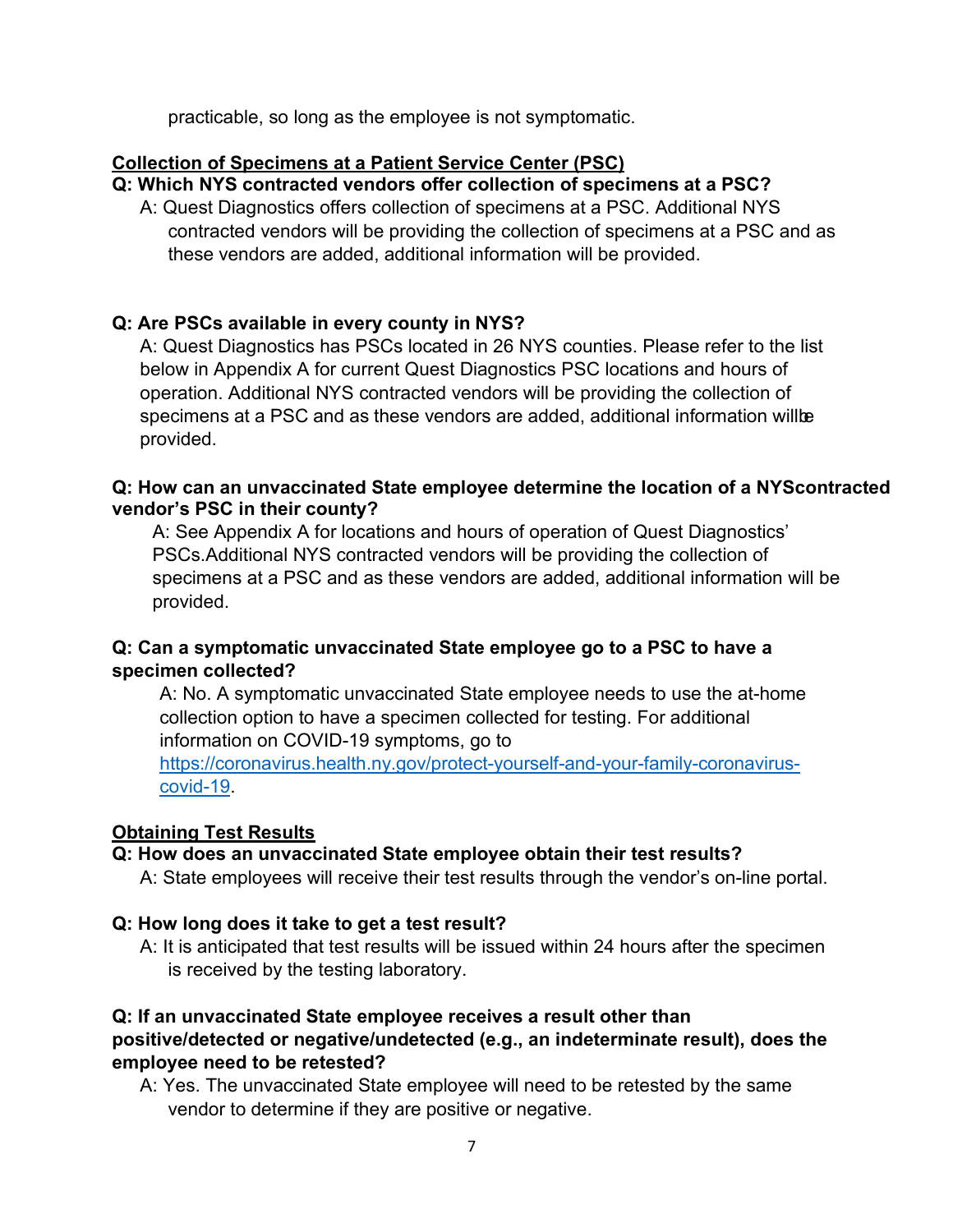## **Q: After an unvaccinated State employee receives their COVID-19 test results, how do they submit them?**

A: State employees will use the ITS secure employee vaccination and test result submission Portal to submit proof of COVID-19 test results. This portal is accessible at [https://covidsubmit.ny.gov](https://covidsubmit.ny.gov/)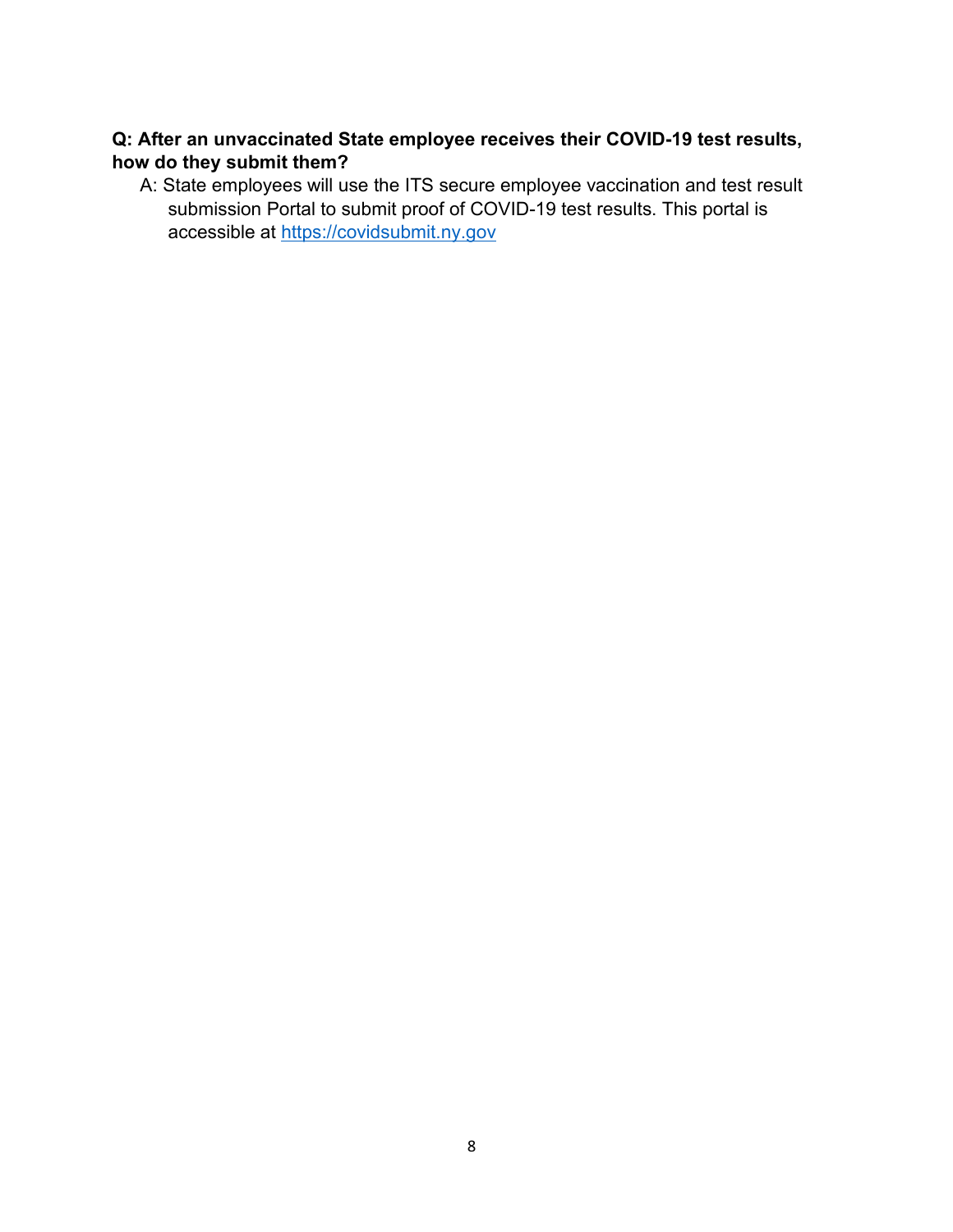# **Appendix A: Quest Diagnostics' Patient Service Center Locations and Hours of Operation for New York State Employees**

| <b>County</b>   | <b>Site Name</b>            | <b>City</b>         | Zip        | <b>Hours of Operation</b>                                            |
|-----------------|-----------------------------|---------------------|------------|----------------------------------------------------------------------|
| Albany          | 579 Troy Schenectady Rd     | Latham              | 12110      | Mon-Fri 7am-3pm<br>Closed for lunch 12pm-1pm                         |
| Albany          | 2 Executive Park Dr         | Albany              | 12203      | Mon-Fri 7:30am-3:30pm<br>Closed for lunch 1pm-2pm<br>Sat 7:30am-12pm |
| <b>Bronx</b>    | 4238 Bronx Blvd             | <b>Bronx</b>        | 10466      | Mon-Fri 7:30am-3:30pm<br>Closed for lunch 12pm-1pm                   |
| <b>Bronx</b>    | 2415A Arthur Av             | <b>Bronx</b>        | 10458      | Mon-Fri 8am-4pm<br>Closed for lunch 11:30am-12:30pm<br>Sat 8am-12pm  |
| <b>Bronx</b>    | 3765 Riverdale Ave          | <b>Bronx</b>        | 10463      | Mon-Thur 8am-4pm<br>Fri 8am-3pm<br>Closed for lunch 11:30am-12:30pm  |
| <b>Bronx</b>    | 2015 Williamsbridge Rd      | <b>Bronx</b>        | 10461      | Mon, Wed, Fri 7am-3:30pm<br>Tues & Thur 7am-4:30pm<br>sat 8am-4pm    |
| <b>Bronx</b>    | 1009 E 163 St Bronx         | <b>Bronx</b>        | 10459      | Mon-Fri 8am-2:30pm<br>Closed for lunch 12pm1pm                       |
| <b>Broome</b>   | 345 Harry L Dr              | Johnson City        | 13790-1404 | M-F 7:00 am-11:00 am & 12:00 pm-2:00<br>pm                           |
| Chatauqua       | 193 East Main Street        | Westfield           | 14787-1104 | M-F 6:30 am-11:30 am & 12:00 pm-2:30<br>pm Sat 7:00 am-12:00 pm      |
| Chautauqua      | 320 Prather Ave             | Jamestown           | 14701-6820 | M-F 6:30 am-11:30 am & 12:00 pm-4:00<br>pm Sat 7:00 am-12:00 pm      |
| Chautauqua      | 327 Central Avenue          | <b>Silver Creek</b> | 14136-1226 | M, W, F 7:00 am-11:00 am, T, Th 7:00 am-<br>1:00 pm                  |
| Cortland        | 6 Euclid Ave                | Cortland            | 13045-1257 | M-F 7:00 am-12:00 pm & 12:30 pm-2:30<br>pm                           |
| <b>Dutchess</b> | 982 Main St Ste# 9 Fishkill | New York            | 12524      | Mon-Fri 8am-4pm<br>Sat 8am-12pm                                      |
| Dutchess        | 2566A South Rd              | Poughkeepsie        | 12601      | Mon-Fri 7am-4pm<br>Sat 8am-12pm                                      |
| Dutchess        | 695 Dutchess Tpke           | Poughkeepsie        | 12603      | Mon-Fri 8am-3pm<br>Closed for lunch 12pm-1pm                         |
| Erie            | 3950 E Robinson Rd          | Amherst             | 14228-2044 | M-F 6:30 am-3:00 pm                                                  |
| Erie            | 3674 Commerce Place         | Hamburg             | 14075-3664 | M-F 5:15 am-2:00 pm Sat 6:00 am-11:00<br>am;                         |
| Erie            | 4041 Delaware Ave           | Tonawanda           | 14150-6850 | M-F 6:30 am-4:30 pm Sat 6:00 am-11:00<br>am                          |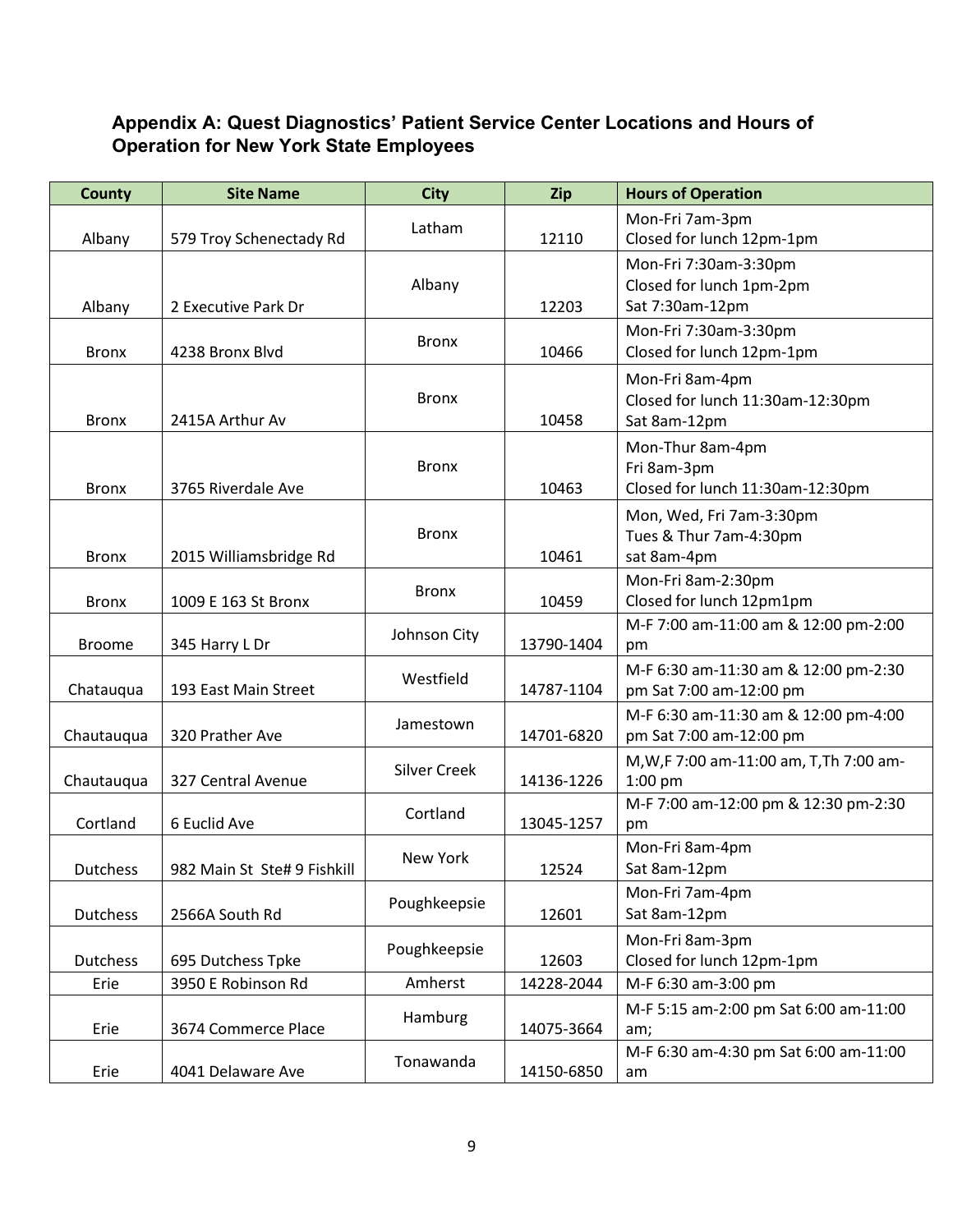| Erie      | 1106 Union Rd             | <b>West Seneca</b>  | 14224-3450 | M-F 8:00 am-6:00 pm Sat 6:00 am-11:00<br>am                    |
|-----------|---------------------------|---------------------|------------|----------------------------------------------------------------|
| Erie      | 5340 Transit Rd           | Depew               | 14043-4334 | M-F 6:00 am-4:00 pm Sat 6:00 am-11:00<br>am                    |
| Erie      | 3842 Harlem Rd            | Cheektowaga         | 14215-1935 | M-F 6:30 am-4:00 pm                                            |
| Erie      | 268 Main St               | East Aurora         | 14052-1637 | M-F 5:30 am-9:30 am & 10:00 am-1:30 pm<br>Sat 6:00 am-11:00 am |
| Erie      | 4845 Transit Rd           | Lancaster           | 14043-4783 | M-F 5:00 am-1:30 pm                                            |
| Erie      | 264 Center Rd             | <b>West Seneca</b>  | 14224-1947 | M-F 5:30 am-2:00 pm                                            |
| Erie      | 1317 Jefferson Ave        | <b>Buffalo</b>      | 14208-2102 | M-F 9:00 am-4:30 pm                                            |
| Erie      | 4181 Transit Rd           | Amherst             | 14221-7206 | M-F 6:30 am-4:00 pm, Sat 6:00 am-11:00<br>am                   |
| Erie      | 1779 Walden Ave           | Cheektowaga         | 14225-4930 | M-F 5:30 am-1:30 pm                                            |
| Erie      | 2629 Delaware Ave         | <b>Buffalo</b>      | 14216-1722 | M-F 5:00 am-1:00 pm                                            |
| Erie      | 3500 Main St              | Amherst             | 14226-3120 | M-F 6:30 am-2:30 pm                                            |
| Erie      | 455 Delaware Ave          | <b>Buffalo</b>      | 14202-1514 | M-F 6:30 am-3:00 pm Sat 6:00 am-11:00<br>am                    |
| Erie      | 3620 Sheridan Dr          | Amherst             | 14226-1631 | M-F 6:00 am-5:00 pm, Sat 6:00 am-11:00<br>am                   |
| Erie      | 12845 Broadway St         | Alden               | 14004-1223 | M-F 6:15 am-2:00 pm                                            |
| Erie      | 1738 Grand Island Blvd    | <b>Grand Island</b> | 14072-2122 | M-F 6:00 am-2:00 pm                                            |
| Erie      | 231 S. Cascade Dr         | Springville         | 14141-0000 | M-F 6:30 am-2:00 pm                                            |
| Erie      | 2350 Maple Rd             | Amherst             | 14221-0000 | M-F 6:15 am-2:00 pm                                            |
| Fulton    | 86 Briggs St              | Johnstown           | 12095      | Mon-Fri 7am-3pm<br>Closed for lunch 11am-12pm                  |
| Jefferson | 1116 Arsenal St           | Watertown           | 13601-2229 | M-F 7:30 am-11:30 am & 12:00 pm-2:30<br>pm                     |
| Kings     | 100 Church Ave            | Brooklyn            | 11218      | Mon-Fri 8am-5pm<br>Sat 8am-1pm                                 |
| Kings     | 1660 E 14th St. Suite LL2 | Brooklyn            | 11229      | Mon-Thur 7am-3:30pm<br>Fri-Sat 7am-1pm<br>Sun 9am-1pm          |
| Kings     | 82 Church Ave             | Brooklyn            | 11218      | Mon-Fri 8am-3pm<br>Closed for lunch 11:30am-12pm               |
| Kings     | 1272 51st St              | Brooklyn            | 11219      | Mon-Fri 8am-3:30pm                                             |
| Kings     | 15 Bay 29 St              | Brooklyn            | 11214      | Mon-Fri 7am-2:30pm<br>Sat 7am-1pm                              |
| Kings     | 726 58 St, Lower level    | Brooklyn            | 11220      | Mon-Fri 8am-3:30pm<br>Sat 8am-2pm                              |
| Kings     | 740 64th St               | Brooklyn            | 11220      | Mon-Fri 8am-4pm<br>Closed for lunch 12pm-1pm                   |
| Kings     | 7601 4th Ave              | Brooklyn            | 11209      | Mon-Fri 8am-5pm<br>Sat 7am-2pm                                 |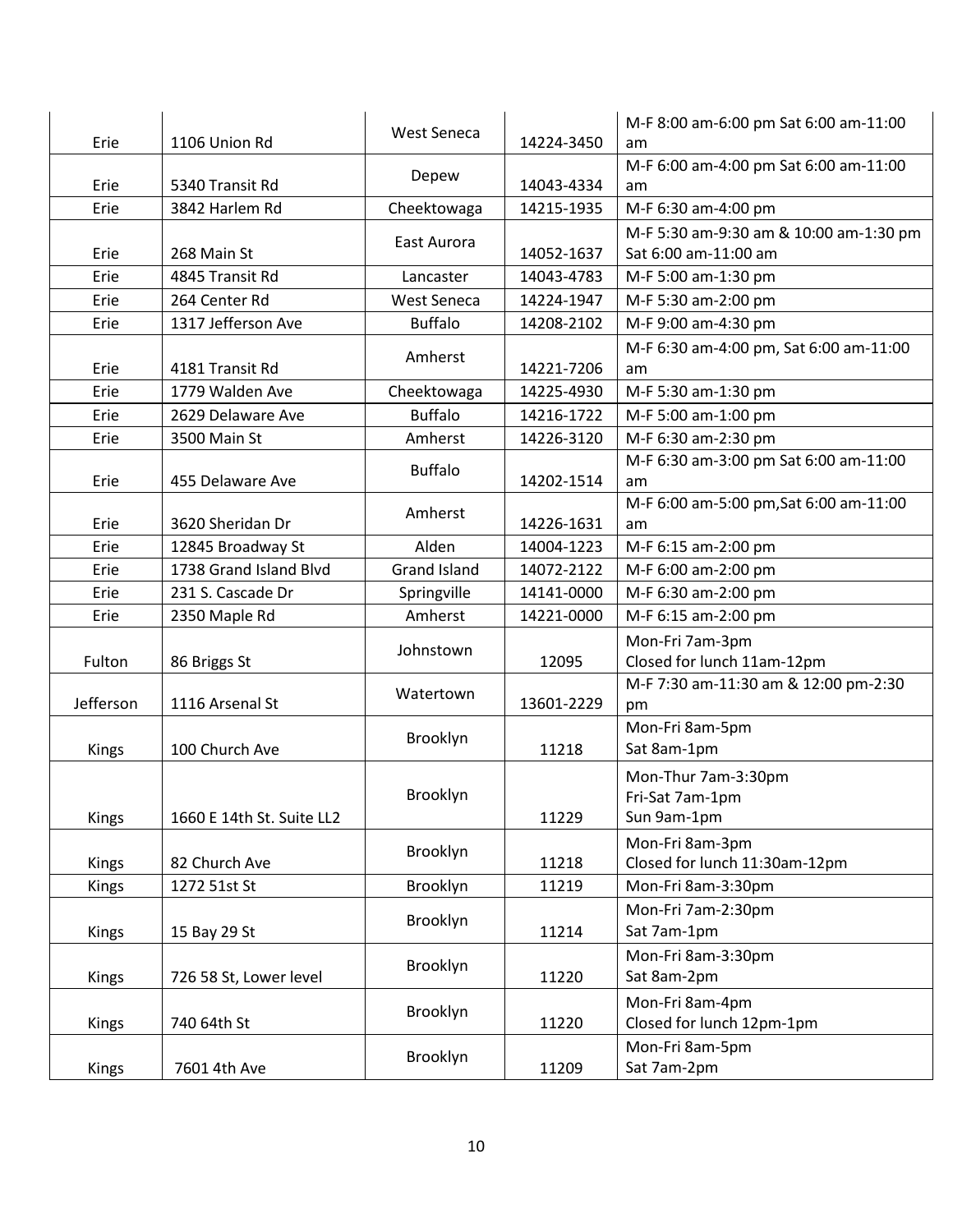| Kings        | 195 Montague St, 2nd<br>floor | Brooklyn        | 11201 | Mon-Fri 8am-5pm<br>Sat 8am-1pm                                   |
|--------------|-------------------------------|-----------------|-------|------------------------------------------------------------------|
| <b>Kings</b> | 447 Atlantic Ave              | Brooklyn        | 11217 | Mon-Fri 8am-5pm<br>Sat 8am-1pm                                   |
| Kings        | 224-226 Atlantic Ave          | Brooklyn        | 11201 | Mon-Fri 7am-5pm<br>sat 7am-1pm                                   |
| <b>Kings</b> | 101 Broadway                  | Brooklyn        | 11211 | Mon-Fri 8am-4pm<br>Closed for lunch 12pm-1pm                     |
| Kings        | 147 Greenpoint Ave            | Brooklyn        | 11222 | Mon-Fri 7am-3pm<br>Sat 7am-12pm                                  |
| <b>Kings</b> | 546 Eastern Pkwy              | Brooklyn        | 11225 | Mon-Fri 8am-5pm<br>Sat 8am-1pm                                   |
| <b>Kings</b> | 233 Nostrand Avenue           | Brooklyn        | 11205 | Mon-Fri 8am-5pm<br>Sat 8am-1pm                                   |
| Kings        | 408 Rockaway Ave              | Brooklyn        | 11212 | Mon-Fri 7:30am-3pm<br>Closed for lunch 11am-12pm<br>Sat 7am-12pm |
| Kings        | 348 13 St                     | Brooklyn        | 11215 | Mon-Fri 7am-3pm<br>Sat 7am-1pm                                   |
| <b>Kings</b> | 1416 Newkirk Ave              | Brooklyn        | 11226 | Mon-Fri 8am-4pm<br>Sat 8am-12pm                                  |
| Kings        | 2035 Ralph Ave                | Brooklyn        | 11234 | Mon-Fri 8am-4pm<br>Sat 7am-4pm                                   |
| <b>Kings</b> | 3245 Nostrand Ave             | Brooklyn        | 11229 | Mon-Fri 8am-5pm<br>Sat 8am-1pm                                   |
| Kings        | 101 Pennsylvania Ave          | Brooklyn        | 11207 | Mon-Fri 8am-5pm<br>Sat 8am-1pm                                   |
| Montgomery   | 1340 Riverfront Ctr           | Amsterdam       | 12010 | Mon-Fri 7am-3pm<br>Closed for lunch 11am-12pm                    |
| Nassau       | 2209 Merrick Rd               | Merrick         | 11566 | Mon, Wed, Fri 7am-3:30pm<br>Tues & Thur 7am-5pm<br>Sat 8am-12pm  |
| Nassau       | 4900 Merrick Rd               | Massapequa Park | 11762 | Mon-Fri 6am-3:30pm<br>Sat 6am-12pm                               |
| Nassau       | 850 Hicksville Rd             | New York        | 11783 | Mon-Fri 6am-2:30pm<br>Sat 6am-12pm                               |
| Nassau       | 101 S Bergen Pl               | Freeport        | 11520 | Mon, Tues, Thurs, Fri 7am-3pm<br>Wed 7am-1pm<br>Sat 7am-12pm     |
| Nassau       | 146A Manetto Hill Rd          | Plainview       | 11803 | Mon-Fri 6am-3pm<br>Sat 6am-12pm                                  |
| Nassau       | 269 Jericho Tpke              | Syosset         | 11791 | Mon-Fri 6am-4pm<br>Sat 6am-12pm                                  |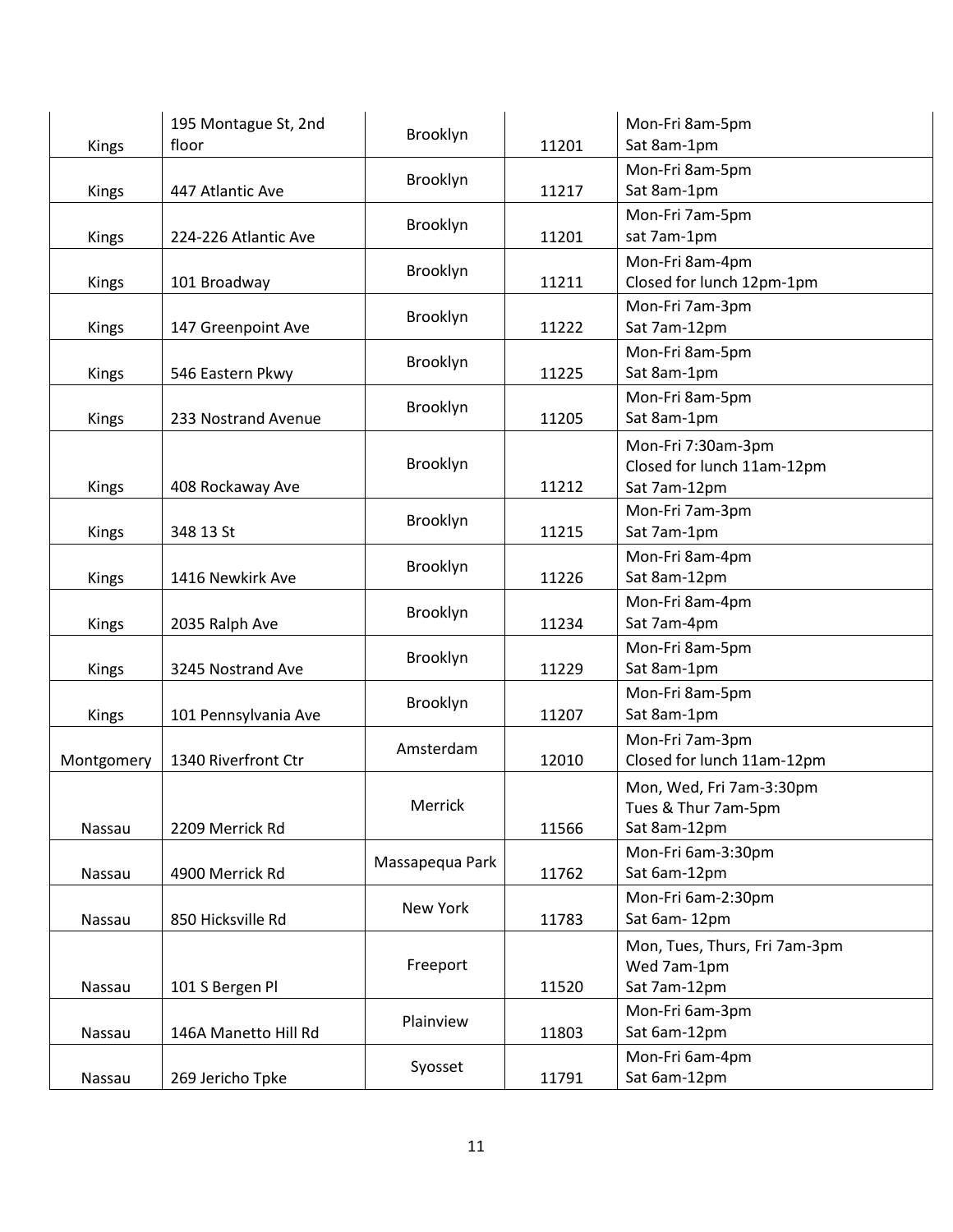| <b>Nassau</b>   | 4276 Hempstead Tpke            | Bethpage                | 11714     | Mon-Fri 6am-3:30pm<br>Sat 6am-12pm                           |
|-----------------|--------------------------------|-------------------------|-----------|--------------------------------------------------------------|
| Nassau          | 2001 Marcus Ave, STE<br>98W    | Lake Success            | 11042     | Mon & Tues 7am-2pm<br>Wed-Fri 7am-3:30pm<br>Sat 7am-12pm     |
| Nassau          | 222 Rockaway Tpke              | Cedarhurst              | 11516     | Mon-Fri 7am-3:30pm<br>sat & Sun 7am-12pm                     |
| <b>Nassau</b>   | 265 Jericho Tpke               | <b>Floral Park</b>      | 11001     | Mon-Fri 6:30am-3pm<br>Sat 6am-12pm                           |
| Nassau          | 520 Franklin Ave, Ste #104     | Garden City             | 11530     | Mon-Fri 6:30am-3pm<br>Sat 7am-12pm                           |
| Nassau          | 212 Station Plaza N.           | Mineola                 | 11501     | Mon-Fri 7am-3pm<br>Closed for lunch 12pm-1pm<br>Sat 7am-12pm |
| Nassau          | 165 N Village Ave              | <b>Rockville Centre</b> | 11570     | Mon-Fri 6:30am-3pm<br>Sat 6:30am-12pm                        |
| Nassau          | 1502 Old Northern Blvd         | Roslyn                  | 11576     | Mon-Fri 7am-2pm<br>Sat 6am-12pm                              |
| <b>New York</b> | 137 East 36th St. STE #7       | <b>New York</b>         | 10016     | Mon-Fri 8am-4pm                                              |
| New York        | 314 West 14th St, 3rd<br>Floor | New York                | 10014     | Mon-Thur 8am-5pm<br>Fri 8am-4pm<br>Sat 8am-12pm              |
| New York        | 139 Centre St #207             | New York                | 10013     | Mon-Sun 8am-4pm                                              |
| New York        | 41 Elizabeth St                | New York                | 10013     | Mon-Fri 8am-4pm<br>Closed for lunch 12pm-1pm                 |
| New York        | 268 3rd Ave                    | <b>New York</b>         | 10010     | Mon-Fri 8am-4pm                                              |
| New York        | 2 West 86th St                 | <b>New York</b>         | 10024     | Mon-Fri 8am-4pm                                              |
| New York        | 331 West 57th St               | <b>New York</b>         | 10019     | Mon-Fri 8am-4pm<br>Closed for lunch 12pm-12:30pm             |
| New York        | 215 West 125th St              | New York                | 10027     | Mon-Fri 8:30am-5pm<br>Sat 9am-12pm                           |
| New York        | 224 East 96th St               | New York                | 10128     | Mon-Fri 8am-4pm<br>Sat 8am-12pm                              |
| New York        | 4071 Broadway                  | New York                | 10032     | Mon-Fri 8am-4pm                                              |
| New York        | 65 East 76th St                | New York                | 10021     | Mon-Fri 8am-4pm<br>Sat 8am-12pm                              |
| New York        | 115 East 57th St               | New York                | 10022     | Mon-Fri 8am-4pm<br>Sat 8am-12pm                              |
| New York        | 590 5th Ave                    | New York                | <b>NY</b> | Mon-Fri 8am-4pm<br>Closed for lunch 12pm-12:30pm             |
| New York        | 160 W 26th St                  | New York                | 10001     | Mon-Fri 8am-5pm                                              |
| New York        | 21 East 22nd St                | New York                | 10010     | Mon-Fri 8am-4:30pm<br>Sat 9am-12pm                           |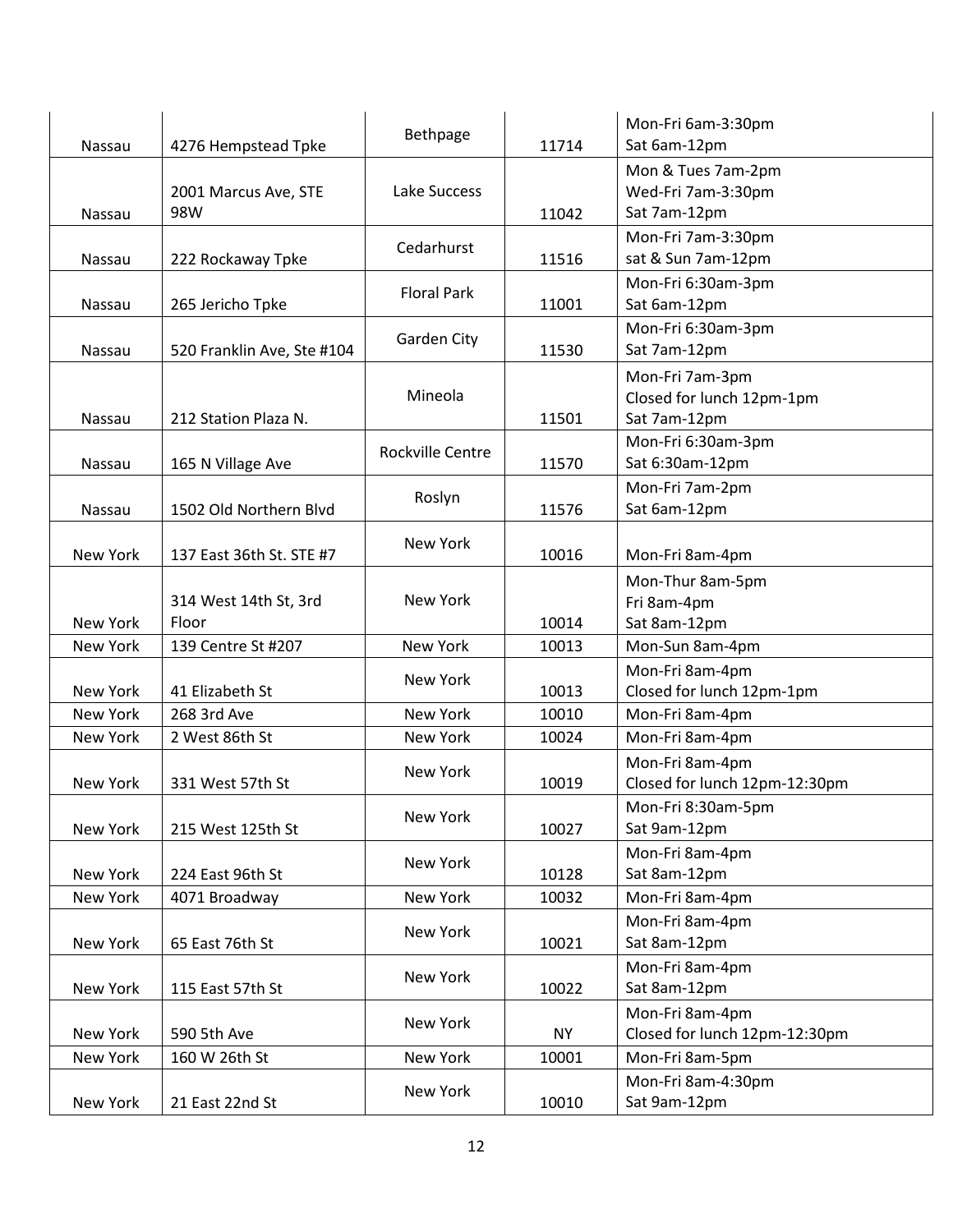| Niagara  | 301 Meadow Dr            | North<br>Tonawanda | 14120-2819 | M-F 5:00 am-1:00 pm Sat 6:00 am-11:00<br>am |
|----------|--------------------------|--------------------|------------|---------------------------------------------|
| Niagara  | 742 Portage Rd           | Niagara Falls      | 14301-1924 | M-F 6:00 am-1:45 pm                         |
|          |                          |                    |            | M-F 5:30 am-4:00 pm   Sa 6:00 am-11:00      |
| Niagara  | 5891 S Transit Rd        | Lockport           | 14094-6305 | am                                          |
|          |                          |                    |            | M-F 5:30 am-1:00 pm, Sat 6:00 am-10:00      |
| Niagara  | 790 Center St            | Lewiston           | 14092-1706 | am;                                         |
|          |                          |                    |            | M-F 6:00 am-3:00 pm   Sa 7:00 am-11:00      |
| Oneida   | 2002 Genesee St          | Utica              | 13502-5628 | am                                          |
|          |                          | Rome               |            | M-F 6:30 am-11:30 am & 12:30 pm-2:00        |
| Oneida   | 1790 Black River Blvd    |                    | 13440-2454 | pm                                          |
| Onondaga | 1000 East Genesee St     | Syracuse           | 13210-1885 | M-F 7:30 am-3:30 pm                         |
|          |                          | Camillus           |            | M-W 7:30 am-12:30 pm & 1:00 pm-3:00         |
| Onondaga | 5366 W Genesee St        |                    | 13031-2252 | pm, Th, F 7:30 am-12:30 pm                  |
| Onondaga | 396 Grant Blvd.          | Syracuse           | 13206-2601 | M-F 7:00 am-2:30 pm                         |
|          |                          | Baldwinsville      |            | M-F 7:30 am-1:00 pm & 2:00 pm-4:00 pm,      |
| Onondaga | 138 E Genesee St         |                    | 13027-2720 | Sat 9:00 am-12:00 pm                        |
|          |                          | Liverpool          |            | M-F 7:30 am-12:00 pm & 12:30 pm-3:45        |
| Onondaga | 4820 W Taft Rd           |                    | 13088-2806 | pm, Sat 7:00 am-12:00 pm;                   |
|          |                          | Goshen             |            | Mon-Fri 7:30-4pm                            |
| Orange   | 30 Hatfield Lane         |                    | 10924      | Sat 8am-12pm                                |
| Orange   | 791 Route 17M            | Monroe             | 10950      | Mon-Fri 7am-3pm                             |
|          |                          |                    |            | Mon-Fri 6:30am-3pm                          |
| Orange   | 347 Fullerton Ave        | Newburgh           | 12550      | Sat 8am-12pm                                |
|          |                          | Carmel             |            | Mon-Fri 7:30-3pm                            |
| Putnam   | 667 Stoneleigh Ave       |                    | 10512      | Sat 8am-12pm                                |
|          |                          |                    |            | Mon-Fri 7am-3:30pm                          |
| Queens   | 44-02 Francis Lewis Blvd | Bayside            | 11361      | Sat 7am-1pm                                 |
|          |                          |                    |            | Mon-Fri 8am-3pm                             |
| Queens   | 16624 Jamaica Ave        | Jamaica            | 11432      | Sat 8am-12pm                                |
|          |                          |                    |            | Mon-Fri 10am-2:30pm                         |
| Queens   | 27-47 Crescent St        | Astoria            | 11102      | Sat 10am-12pm                               |
|          |                          |                    |            | Mon-Fri 7am-5pm                             |
| Queens   | 7010 Austin St           | Forest Hills       | 11375      | Sat 7am-4pm                                 |
|          |                          |                    |            | Mon-Fri 8am-3:30pm                          |
| Queens   | 3014 37 St               | Astoria            | 11103      | Closed for lunch 11:30am-12:30pm            |
|          |                          |                    |            | Mon-Fri 6:30am-3:30pm                       |
| Queens   | 6122 Fresh pond Rd       | Middle Village     | 11379      | Sat 7am-1pm                                 |
|          |                          | <b>Flushing</b>    |            | Mon-Fri 7am-3:30pm                          |
| Queens   | 136-20 38 Ave Ste CFA    |                    | 11354      | Sat & Sun 8am-12pm                          |
|          | 82-29 153rd Ave Howard   | New York           |            | Mon-Fri 7am-3pm                             |
| Queens   | Beach                    |                    | 11414      | Sat 8am-1pm                                 |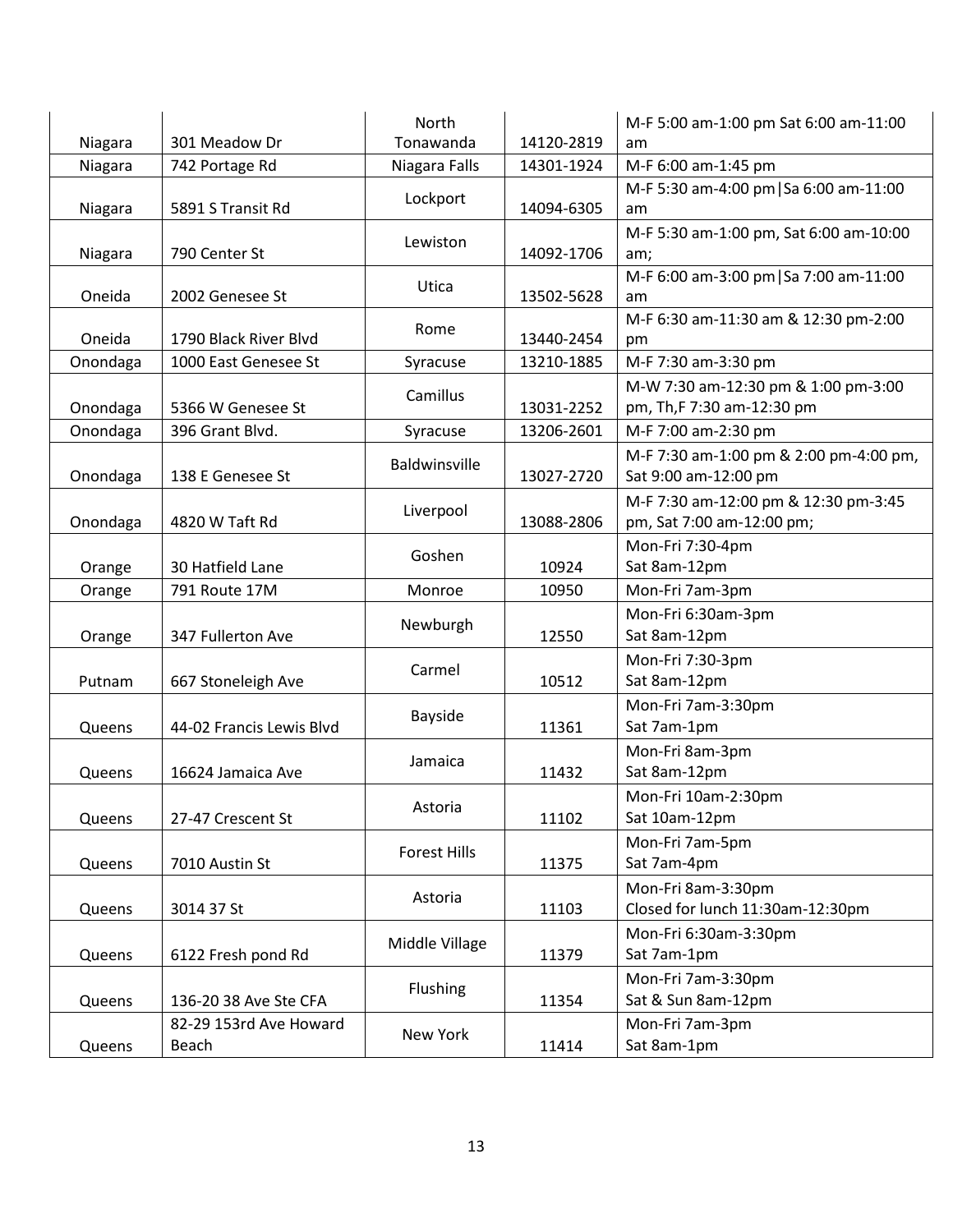| Richmond | 7001 Amboy Rd -<br><b>Tottenville Shopping</b><br>Center | Staten Island          | 10307 | Mon-Fri 7am-3:30pm<br>Sat 7am-1pm                                      |
|----------|----------------------------------------------------------|------------------------|-------|------------------------------------------------------------------------|
| Richmond | 651 Willowbrook Rd                                       | Staten Island          | 10314 | Mon-Fri 7am-3:30pm<br>Sat 7am-1pm                                      |
| Richmond | 653 Forest Ave                                           | Staten Island          | 10310 | Mon-Fri 7am-3:30pm                                                     |
| Richmond | 78 Todt Hill Rd                                          | Staten Island          | 10314 | Mon-Fri 7am-5pm<br>Sat 7am-1pm                                         |
| Richmond | 1460 Victory Blvd                                        | Staten Island          | 10310 | Mon-Fri 7am-3:30pm<br>Closed for lunch 11:30am-12;30pm<br>Sat 7am-12pm |
| Richmond | 3733 Richmond Ave                                        | Staten Island          | 10312 | Mon-Fri 7am-5pm<br>Sat 7am-4pm                                         |
| Richmond | 2627A Hylan Boulevard                                    | Staten Island          | 10306 | Mon-Fri 7am-3:30pm<br>Sat 7am-1pm                                      |
| Richmond | 1361 Hylan Blvd                                          | Staten Island          | 10305 | Mon-Fri 6:30am-4pm<br>Sat 7am-1pm                                      |
| Rockland | 978 Route 45, #202                                       | Pomona                 | 10970 | Mon-Fri 8am-4pm<br>Sat 8am-12pm                                        |
| Rockland | Route 59 & Hemion Rd                                     | Suffern                | 10901 | Mon-Fri 7:30am-3pm                                                     |
| Rockland | 151 Main St, Unit 307                                    | New City               | 10956 | Mon-Fri 6:30am-2pm<br>Sat 7:30am-11:30am                               |
| Rockland | 420 Market St                                            | Nanuet                 | 10954 | Mon-Fri 7:30am-4pm<br>Sat 8am-12pm                                     |
| Saratoga | 2106 Ellsworth Blvd                                      | Malta                  | 12020 | Mon-Fri 7am-3pm<br>Closed for lunch 11am-12pm                          |
| Suffolk  | 500 W Main St. #202-203                                  | New York               | 11702 | Mon-Fri 6:30am-2:30pm<br>Sat 6:30-12pm                                 |
| Suffolk  | 285 Sills Rd, Bldg #8 STE A                              | East Patchogue         | 11772 | Mon, wed, Fri 6am-2pm<br>Closed for lunch 11am-12pm                    |
| Suffolk  | 534 Montauk Hwy                                          | <b>Center Moriches</b> | 11934 | Mon-Fri 6am-2pm<br>Closed for lunch 11am-12pm                          |
| Suffolk  | 8 Saxon Rd, STE D                                        | <b>Bay Shore</b>       | 11706 | Mon-Fri 6am-3:30pm<br>Sat 6am-12pm                                     |
| Suffolk  | 160 Middle Rd                                            | Sayville               | 11782 | Mon-Fri 7am-3pm<br>Sat 7am-12pm                                        |
| Suffolk  | 175 E Main St                                            | Huntington             | 11743 | Mon-Fri 7am-3:30pm<br>Sat 7am-12pm                                     |
| Suffolk  | 2171 Jericho Tpke                                        | Commack                | 11725 | Mon-Fri 6am-3:30pm<br>Sat 7am-12pm                                     |
| Suffolk  | 490 Wheeler Rd                                           | Hauppauge              | 11788 | Mon-Fri 6am-1pm                                                        |
| Suffolk  | 222 Middle Country Rd                                    | Smithtown              | 11787 | Mon-Fri 6am-3:30pm<br>Sat 6am-12pm                                     |